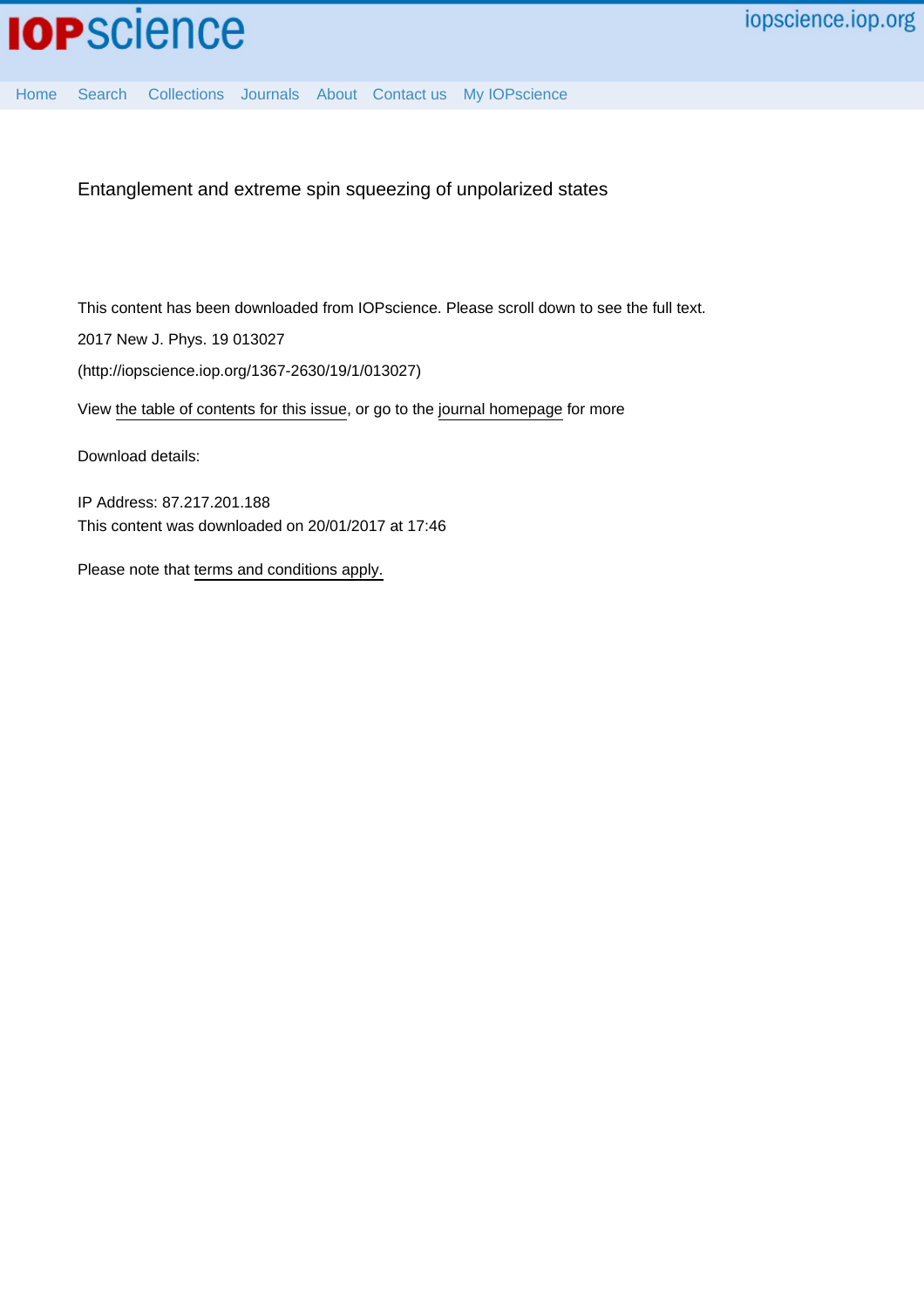## **New Journal of Physics**

The open access journal at the forefront of physics

Deutsche Physikalische Gesellschaft **ODPG IOP** Institute of Physics

Published in partnership with: Deutsche Physikalische Gesellschaft and the Institute of Physics

# CrossMark

Original content from this work may be used under the terms of the [Creative](http://creativecommons.org/licenses/by/3.0)

Any further distribution of this work must maintain attribution to the author(s) and the title of the work, journal citation

 $\overline{0}$ 

OPEN ACCESS

RECEIVED 13 September 2016

REVISED 14 December 2016 ACCEPTED FOR PUBLICATION 20 December 2016 PUBLISHED 20 January 2017

[licence.](http://creativecommons.org/licenses/by/3.0)

and DOI.

(cc

## Entanglement and extreme spin squeezing of unpolarized states

Giuseppe Vitagliano<sup>[1](#page-1-0)</sup>, Iagoba Apellaniz<sup>1</sup>, Matthias Kleinmann<sup>1</sup>, Bernd Lücke<sup>[2](#page-1-1)</sup>, Carsten Klempt<sup>2</sup> and Géza Tóth $1,3,4$  $1,3,4$  $1,3,4$ 

- <span id="page-1-0"></span><sup>1</sup> Department of Theoretical Physics, University of the Basque Country UPV/EHU, PO Box 644, E-48080 Bilbao, Spain<br><sup>2</sup> Institut für Quantenontik Leibniz Universität Hannover, Welfengarten L.D. 30167 Hannover, Cermany
- <span id="page-1-2"></span><span id="page-1-1"></span><sup>2</sup> Institut für Quantenoptik, Leibniz Universität Hannover, Welfengarten 1, D-30167 Hannover, Germany
- <sup>3</sup> IKERBASQUE, Basque Foundation for Science, E-48013 Bilbao, Spain<br><sup>4</sup> Migner Research Centre for Physics, Hungarian Asedemy of Sciences
- <span id="page-1-3"></span><sup>4</sup> Wigner Research Centre for Physics, Hungarian Academy of Sciences, PO Box 49, H-1525 Budapest, Hungary

E-mail: [gius.vitagliano@gmail.com](mailto:gius.vitagliano@gmail.com) and [toth@alumni.nd.edu](mailto:toth@alumni.nd.edu)

Keywords: quantum entanglement, spin squeezing, Dicke states, entanglement detection

#### Abstract [Commons Attribution 3.0](http://creativecommons.org/licenses/by/3.0)

PAPER

We present criteria to detect the depth of entanglement in macroscopic ensembles of spin-j particles using the variance and second moments of the collective spin components. The class of states detected goes beyond traditional spin-squeezed states by including Dicke states and other unpolarized states. The criteria derived are easy to evaluate numerically even for systems of very many particles and outperform past approaches, especially in practical situations where noise is present. We also derive analytic lower bounds based on the linearization of our criteria, which make it possible to define spinsqueezing parameters for Dicke states. In addition, we obtain spin squeezing parameters also from the condition derived in (Sørensen and Mølmer 2001 Phys. Rev. Lett. 86 [4431](https://doi.org/10.1103/physrevlett.86.4431)). We also extend our results to systems with fluctuating number of particles.

## 1. Introduction

With an interest towards fundamental questions in quantum physics, as well as applications, larger and larger entangled quantum systems have been realized with photons, trapped ions, and cold atoms  $[1-11]$  $[1-11]$  $[1-11]$  $[1-11]$  $[1-11]$ . Entanglement is needed for certain quantum information processing tasks[[12](#page-11-1), [13](#page-11-2)], and it is also necessary to reach the maximum sensitivity in a wide range of interferometric schemes in quantum metrology [[14](#page-11-3)]. Hence, the verification of the presence of entanglement is a crucial but exceedingly challenging task, especially in an ensemble of many, say  $10^3$  or  $10^{12}$  particles [[5](#page-10-1)–[11](#page-11-0)]. Moreover, in such experiments it is not sufficient to claim that 'the state is entangled', we need also to know how entangled the system is. Hence, quantifying entanglement in large ensembles has recently been at the center of attention. In several experiments the *entanglement depth* (i.e., the minimal number of mutually entangled particles consistent with the measurement data)was determined, reaching to the thousands [[7](#page-11-4)–[11](#page-11-0)].

<span id="page-1-4"></span>In the many-particle case, especially in large ensembles of cold atoms, it is typically very difficult or even impossible to address the particles individually, while measuring collective quantities is still feasible. In this context, one of the most successful approaches to detect entanglement is based on the criterion [[15](#page-11-5)]

$$
\xi_s^2 \coloneqq N \frac{(\Delta J_x)^2}{\langle J_y \rangle^2 + \langle J_z \rangle^2} \geqslant 1,\tag{1}
$$

where N is the number of the spin-1/2 particles,  $J_l = \sum_{n=1}^{N} j_l^{(n)}$  for  $l = x, y, z$  are the collective spin components, and  $j_l^{(n)}$  are single particle spin components acting on the *n*th particle. Every multiqubit state that violates ([1](#page-1-4)) must be entangled [[15](#page-11-5)]. The criterion (1) is best suited for states with a large collective spin in the  $(\hat{y}, \hat{z})$ -plane and a small variance  $(\Delta J_x)^2$  in the orthogonal direction. For such states the variance of a spin component is reduced below what can be achieved with fully polarized spin-coherent states, hence they have been called *spin squeezed* in the context of metrology [[16,](#page-11-6) [17](#page-11-7)].

As a generalization of ([1](#page-1-4)), a criterion has also been derived by Sørensen and Mølmer [[18](#page-11-8)] to detect the depth of entanglement of spin-squeezed states in an ensemble of particles with a spin *j*. For the criterion, we have to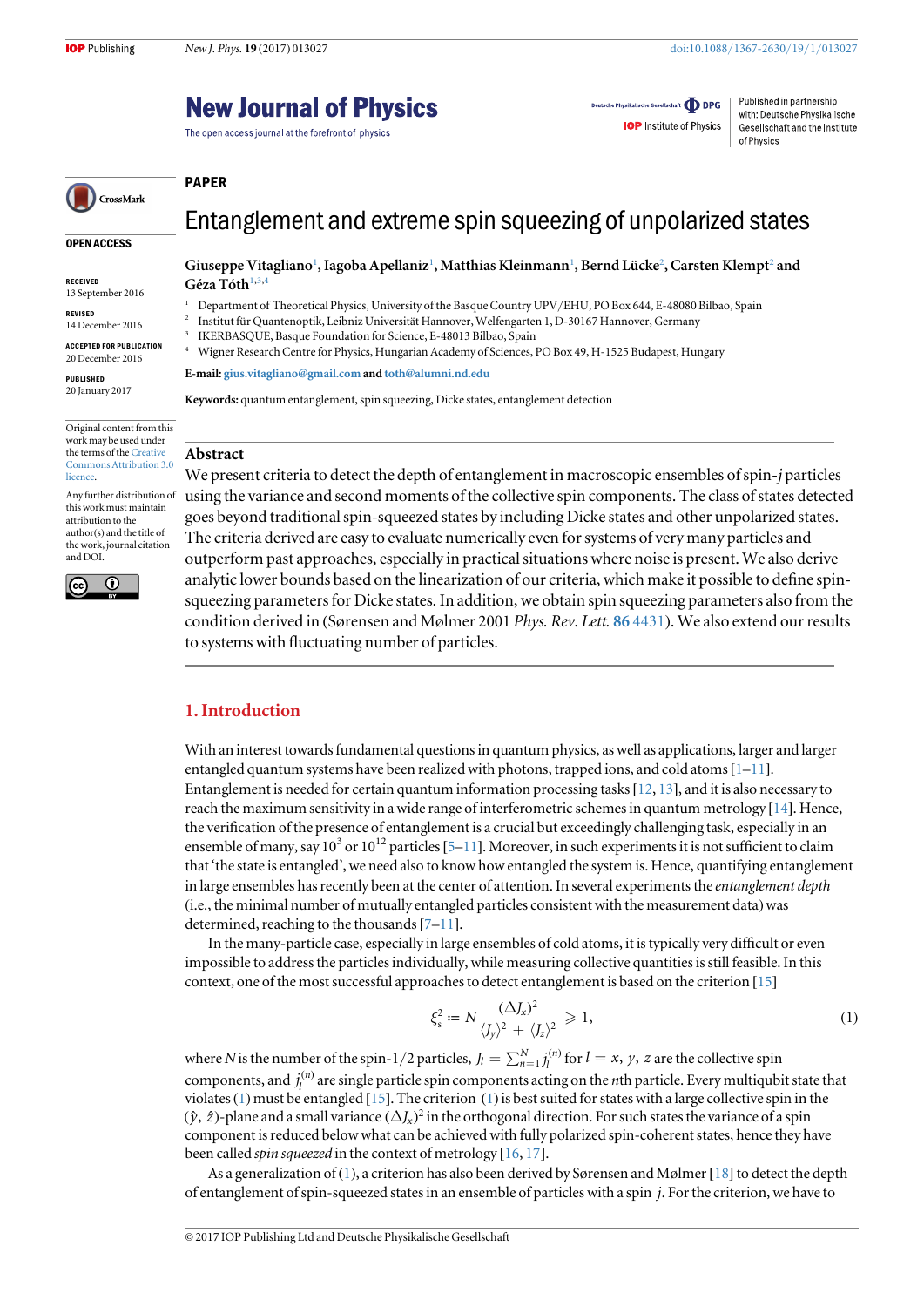<span id="page-2-3"></span>consider a subgroup of  $k \leq N$  particles and define its total spin as

$$
J = kj.
$$
 (2)

<span id="page-2-2"></span>We also need to define a function  $F<sub>I</sub>$  via a minimization over quantum states of such a group as

$$
F_J(X) := \frac{1}{J} \min_{Q: \frac{1}{J} \langle L_z \rangle_{\rho} = X} (\Delta L_x)_{\rho}^2,
$$
\n(3)

<span id="page-2-0"></span>where  $L_l$  are the spin components of the group. In practice, the minimum will be the same if we carry out the minimization over states of a single particle with a spin  $J[19]$  $J[19]$  $J[19]$ . Then, for all pure states with an entanglement depth of at most k

$$
(\Delta J_x)^2 \geqslant NjF_j\left(\frac{\langle J_z\rangle}{Nj}\right) \tag{4}
$$

holds. It is easy to see that  $(4)$  $(4)$  $(4)$  is valid even for mixed states with an entanglement depth of at most k since the variance is concave in the state and  $F_J(X)$  is convex<sup>[5](#page-2-1)</sup>. Thus, every state that violates ([4](#page-2-0)) must have a depth of entanglement of  $(k + 1)$  or larger. It is important to stress that the criterion  $(4)$  $(4)$  $(4)$  provides a tight lower bound on  $(\Delta J_x)^2$  based on  $\langle J_z \rangle$ . Spin squeezing has been demonstrated in many experiments, from cold atoms [[7,](#page-11-4) [20](#page-11-10)–[26](#page-11-11)] to trapped ions[[27](#page-11-12)], magnetic systems[[28](#page-11-13)] and photons[[29](#page-11-14)], and in many of these experiments even multipartite entanglement has been detected using the condition ([4](#page-2-0)) [[7](#page-11-4), [23](#page-11-15)–[26](#page-11-11), [29](#page-11-14)].

Recently, the concept of spin squeezing has been extended to unpolarized states[[30](#page-11-16)–[34](#page-11-17)]. In particular, Dicke states are attracting increasing attention, since their multipartite entanglement is robust against particle loss, and they can be used for high precision quantum metrology [[8](#page-11-18)]. Dicke states are produced in experiments with photons[[35](#page-11-19), [36](#page-11-20)] and Bose–Einstein condensates[[8,](#page-11-18) [37](#page-11-21), [38](#page-11-22)]. Suitable criteria to detect the depth of entanglement of Dicke states have also been derived. However, either they are limited to spin-1/2 particles[[8,](#page-11-18) [39](#page-11-23)] or they do not give a tight lower bound on  $(\Delta J_x)^2$  based on the expectation value measured for the criterion, concretely,  $\langle J_y^2 + J_z^2 \rangle$  [[40](#page-11-24)].

In this paper, we present a general condition that: (i) provides a lower bound on the entanglement depth, (ii) is applicable to spin-j systems, for any  $j$ , (iii) works both for spin-squeezed states and Dicke states, and, (iv) is close to provide a tight bound in the sense mentioned above in the large particle number limit. Such a criterion can be applied immediately, for instance, in experiments producing Dicke states in spinor condensates[[41](#page-11-25)].

<span id="page-2-4"></span>We now summarize the main results of our paper. With a method similar to the one used for obtaining equation  $(4)$  $(4)$  $(4)$ , we show that the condition

$$
(\Delta J_x)^2 \geqslant NjG_J\left(\frac{\langle J_y^2 + J_z^2 \rangle - Nj(kj+1)}{N(N-k)j^2}\right) \tag{5}
$$

<span id="page-2-6"></span>holds for states with an entanglement depth of at most k of an ensemble of N spin-j particles, where we introduced the notation

$$
G_J: X \mapsto F_J(\sqrt{X}), \tag{6}
$$

with  $F<sub>I</sub>(X)$  defined as in equation ([3](#page-2-2)) and  $J = kj$  as in ([2](#page-2-3)). Our approach is motivated by the fact that equation ([4](#page-2-0)) fails to be a good criterion for mixed states with a low polarization  $\langle J_v\rangle^2 + \langle J_z\rangle^2 \ll N^2 j^2$ . Thus, we consider the second moments  $\langle J_y^2+J_z^2\rangle$  instead, which are still large for many useful unpolarized quantum states, such as Dicke states. Using the second moments is advantageous even for states with a large spin polarization since criteria with second moments are more robust to noise, which will be demonstrated later on concrete examples. We also analyze the performance of our condition compared to other criteria in the literature.

<span id="page-2-7"></span>In general, the function  $G_l(X)$  appearing on the right-hand side of ([5](#page-2-4)) has to be evaluated numerically. However, due to its convexity properties we can bound it from below with the two lowest non-trivial orders of its Taylor expansion around  $X = 0$ , yielding a spin-squeezing parameter similar to the one defined in ([1](#page-1-4)). While states saturating ([5](#page-2-4)) determine a curve in the  $(\sqrt{J_y^2 + J_z^2})$ ,  $(\Delta J_x)^2$ )-plane, such an analytic condition corresponds to tangents to this curve. Hence, we will refer to it as a linear criterion. Such a criterion for states with an entanglement depth  $k$  or smaller is given by the inequality

$$
\xi^2 := (kj+1)\frac{2(N-k)j(\Delta J_x)^2}{\langle J_y^2 + J_z^2 \rangle - Nj(kj+1)} \ge 1,
$$
\n(7)

<span id="page-2-5"></span>where we require that kj is an integer. A similar condition can be obtained from the Sørensen–Mølmer criterion  $(4)$  $(4)$  $(4)$  as

<span id="page-2-1"></span> $5$  The convexity of  $F_J$  (*X*) is observed numerically [[18](#page-11-8)]. In case the right-hand side of ([3](#page-2-2)) results in a non-convex function in *X*, then the convex hull of the right-hand side of ([3](#page-2-2)) must be used in the place of  $F_I(X)$ .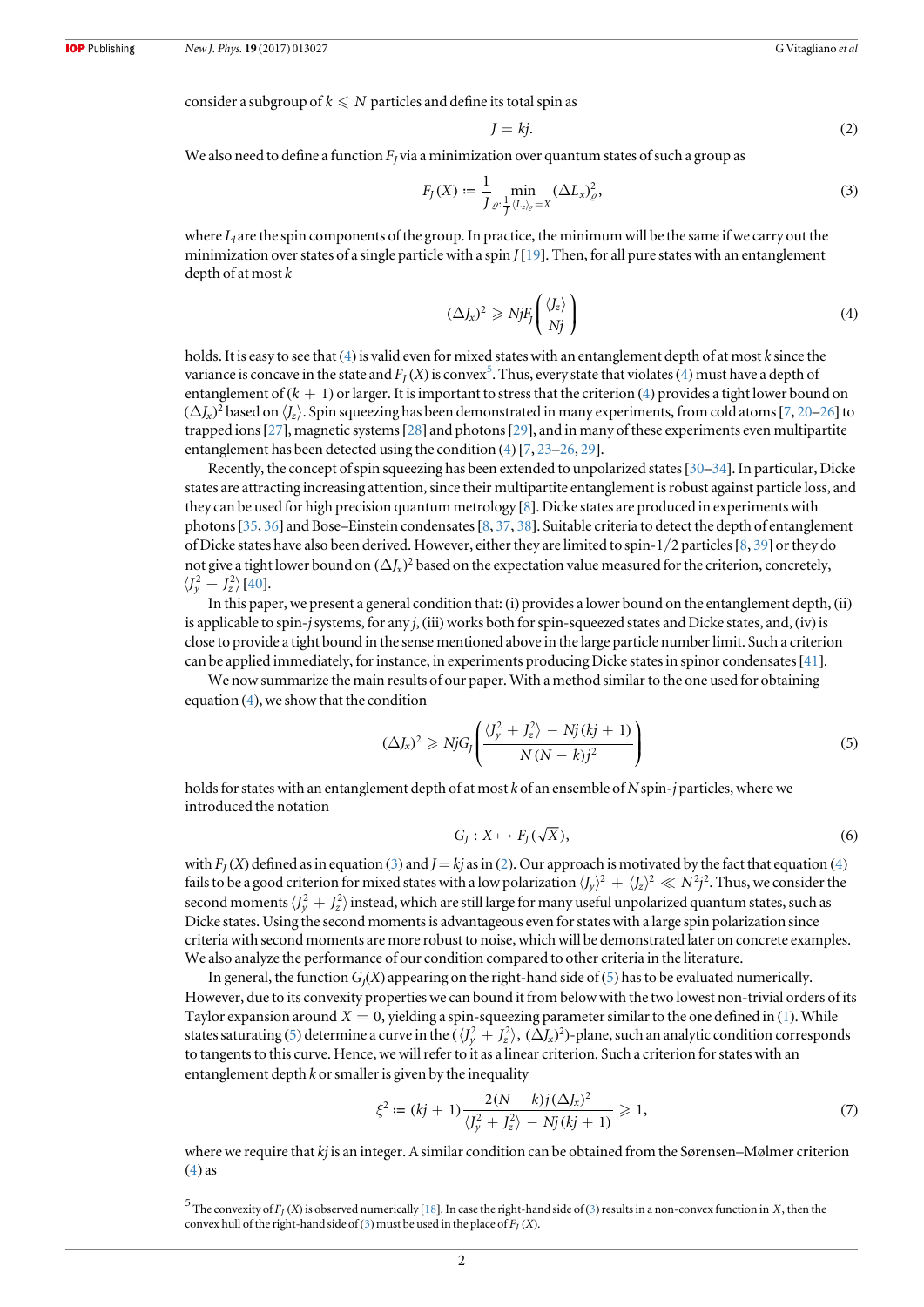$$
\xi_{\rm SM}^2 := (kj+1) \frac{2Nj(\Delta J_x)^2}{\langle J_y \rangle^2 + \langle J_z \rangle^2} \geq 1,\tag{8}
$$

again requiring that kj is integer. A direct comparison between  $\xi^2$  and  $\xi^2_{SM}$  shows that the former is more suitable for detecting the depth of entanglement of unpolarized states, such as Dicke states. Note also the similarity between ([8](#page-2-5)) and the original criterion for spin-1/2 particles([1](#page-1-4)). All these criteria are also generalized to the case when the particle number is not fixed, following [[19](#page-11-9)].

Our paper is organized as follows. In section [2](#page-3-0), we discuss how to evaluate our criteria numerically, while we also discuss cases where analytical formulas can be used instead of numerics. In section [3,](#page-4-0) we derive our nonlinear entanglement criterion. In section [4,](#page-5-0) we present linear criteria leading to new spin-squeezing parameters. In section [5,](#page-6-0) we compare our entanglement conditions to other conditions existing in the literature. Finally, in section [6,](#page-7-0) we discuss how to generalize our methods to the case of a fluctuating number of particles.

## <span id="page-3-0"></span>2. Numerical computation of  $G_I(X)$

<span id="page-3-3"></span>Before describing how to obtain  $F_J(X)$  and  $G_J(X)$  numerically, we define some notions necessary for our discussion. We distinguish various levels of multipartite entanglement based on the following definitions. A pure quantum state is k-producible if it can be written as

$$
|\psi^{(1)}\rangle \otimes |\psi^{(2)}\rangle \otimes \cdots \otimes |\psi^{(M)}\rangle, \tag{9}
$$

where  $|\psi^{(l)}\rangle$  are states of  $k_l \leq k$  particles, and M stands for the number of particle groups. A mixed quantum state is k-producible, if it can be written as a mixture of pure k-producible states. Clearly, 1-producible states are separable states. A state that is not k-producible is called  $(k + 1)$ -entangled. The entanglement depth is  $k + 1$ whenever the state is  $(k + 1)$ -producible but not k-producible [[18](#page-11-8), [42](#page-11-26)].

<span id="page-3-1"></span>Next, we will show a simple method to calculate  $F_I(X)$  and  $G_I(X)$ . We will discuss both numerical and analytical approaches. Knowing the properties of these functions is necessary to prove later the relation ([5](#page-2-4)). For an integer *J*, the function  $F_I(X)$  given in ([3](#page-2-2)) can be efficiently computed for some interval of X as follows [[18](#page-11-8)]. We just need to calculate the ground states  $| \phi_{\lambda} \rangle$  of the Hamiltonian

$$
H_{\lambda} = L_x^2 - \lambda L_z \tag{10}
$$

for a sufficiently wide interval of  $\lambda$ . Note that the ground states of ([10](#page-3-1)) are the extreme spin-squeezed states studied in [[18](#page-11-8)]. Then, the points of the curve  $F_J(X)$  are obtained as  $X = \frac{1}{J} \langle L_z \rangle_{\phi_\lambda}$  and  $F_J(X) = \frac{1}{J} \langle L_x^2 \rangle_{\phi_\lambda}$ . Note that the method takes into account that the state minimizing  $(\Delta J_x)^2$  for a given  $\langle L_z \rangle$  has  $\langle L_x \rangle = 0$ , which is a property numerically observed to be true for integer  $J[18]$  $J[18]$  $J[18]$ . The algorithm can be extended to half-integer  $J$ 's by adding a Lagrange multiplier term  $\lambda_2 L_x$  that constraints  $\langle L_x \rangle$  to some value, the details can be found in appendix [A](#page-8-0). In practice,  $F_I(X)$  is computed typically for an integer J only, which makes it possible to detect  $(k + 1)$ -particle entanglement for any  $k$  for an integer  $j$  and for an even  $k$  for a half-integer  $j$ . In the latter case, it is not a large restriction to consider only even *k*, since the entanglement depth in cold atom experiments can be quite large [[7](#page-11-4)–[9](#page-11-27)].

In a similar fashion, we can also obtain the curve for  $G_J(X)$  defined in ([6](#page-2-6)). The points of the curve are given as  $X=\frac{1}{f^2}\langle L_z\rangle_{\phi_{\lambda}}^2$  $X=\frac{1}{f^2}\langle L_z\rangle_{\phi_{\lambda}}^2$  $X=\frac{1}{f^2}\langle L_z\rangle_{\phi_{\lambda}}^2$  and  $G_J(X)=\frac{1}{f}\langle L_x^2\rangle_{\phi_{\lambda}}.$  In figure 1, we drew  $G_J(X)$  for various values of *J*. Based on these, the boundary for *k*-producible states in the  $(\langle J_\nu^2 + J_z^2 \rangle, (\Delta J_x)^2)$ -plane is given by

$$
\langle J_y^2 + J_z^2 \rangle_{\lambda} = \frac{N(N-k)j^2}{k^2j^2} \langle L_z \rangle_{\phi_{\lambda}}^2 + Nj(kj+1),
$$
  

$$
(\Delta J_x)^2_{\lambda} = \frac{N}{k} (\Delta L_x)^2_{\phi_{\lambda}}.
$$
 (11)

In the numerical calculations, L<sub>l</sub> are Hermitian matrices of size  $(2k*i* + 1) \times (2k*i* + 1)$ . Hence, it is possible to draw the boundaries for various levels of multipartite entanglement for kjreaching up to the thousands, and for an arbitrarily large *N*.

<span id="page-3-2"></span>We mention that for  $J = 1$  we have  $G_1(X) = \frac{1}{2}(1 - \sqrt{1 - X})$ , i.e., the function on the right-hand side of the criteria can be obtained analytically. Substituting  $F_1(X) = G_1(X^2)$  into ([5](#page-2-4)), we can obtain an analytic 2-producibility condition for qubits and an analytic separability condition for qutrits. In figure [2](#page-4-2), we plotted the curves for k-producible states for some examples with spin- $\frac{1}{2}$  and spin-1 particles. For higher J, the function  $G_J(X)$  is not known analytically. Based on uncertainty relations of angular momentum operators, a lower bound on  $G_I(X)$  for any J can be obtained as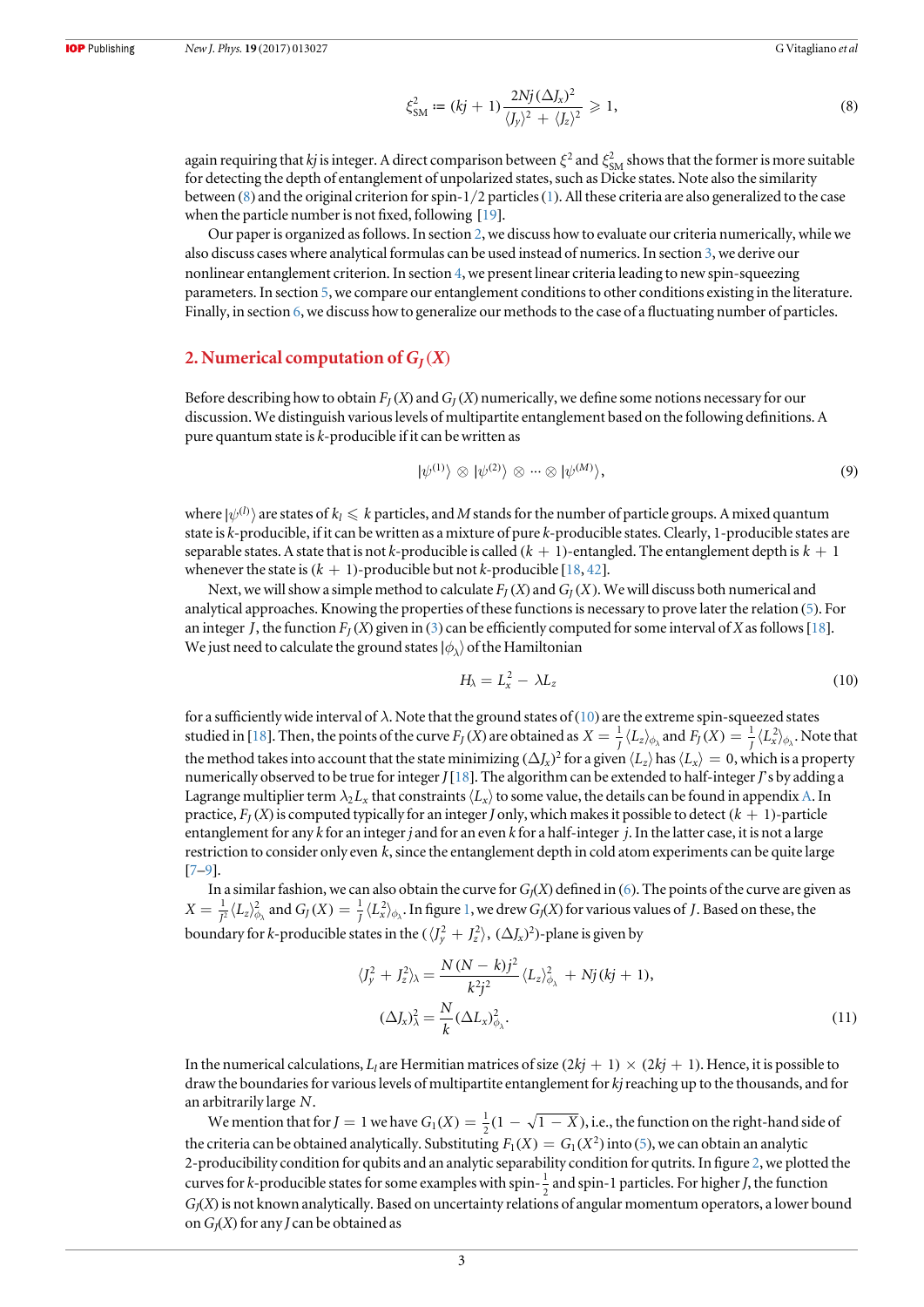<span id="page-4-1"></span>

<span id="page-4-2"></span>

$$
\tilde{G}_J(X) = \frac{1}{2} [(J+1) - JX - \sqrt{(J+1-JX)^2 - X}], \tag{12}
$$

which is not tight for small *J* and small *X*, but becomes tight for large *J* and *X* close to 1 [[18](#page-11-8)].

## <span id="page-4-0"></span>3. Nonlinear criterion

In this section, we present our first main result.

**Observation 1.** The inequality in ([5](#page-2-4)) holds for all  $k$ -producible states of  $N$  spin-j particles. Thus, every state of N spin-j particles that violates ([5](#page-2-4)) must be  $(k + 1)$ -entangled. The condition (5) can be used if  $\langle J_v^2 + J_z^2 \rangle \ge N_j (kj + 1)$ , while otherwise there is a k-producible quantum state for which  $(\Delta J_x)^2 = 0$ .

<span id="page-4-3"></span>**Proof.** The key argument of the proof is that for pure  $k$ -producible states of  $N$  spin-j particles

$$
\frac{\sqrt{\langle J_y \rangle^2 + \langle J_z \rangle^2}}{Nj} \geqslant \sqrt{\frac{\langle J_y^2 + J_z^2 \rangle - Nj \left(kj+1\right)}{N \left(N-k\right) j^2}}
$$
\n(13)

<span id="page-4-4"></span>holds, which is proven in appendix [B.1](#page-9-0). Then, based on ([13](#page-4-3)) and on the monotonicity of  $F_I(X)$  in *X*, we have for pure k-producible states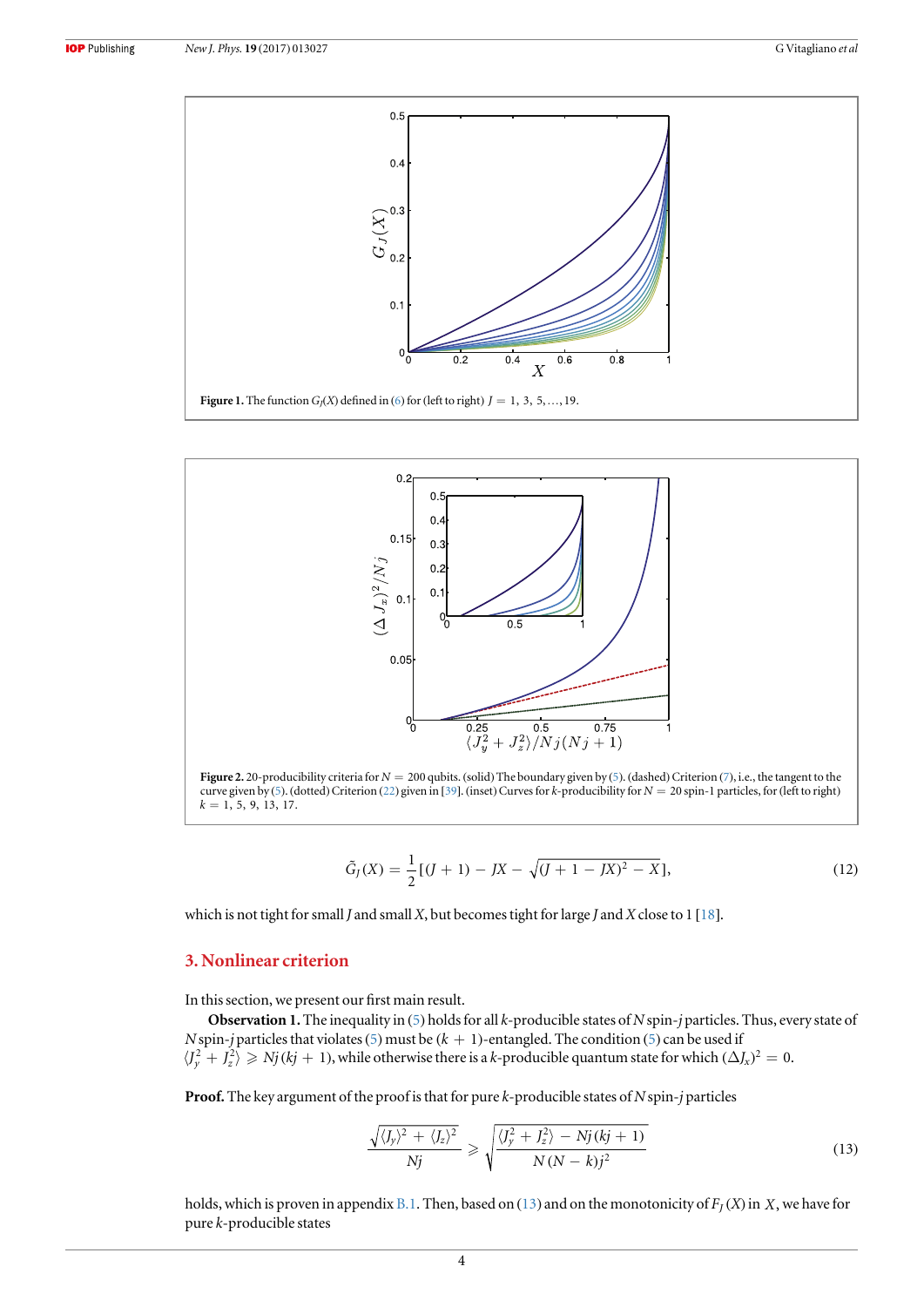$$
F_J(\text{llhs}) \geqslant F_J(\text{rhs}).\tag{14}
$$

<span id="page-5-1"></span>Here, we used the notation lhs and rhs for the left-hand side and right-hand side of the relation ([13](#page-4-3)), respectively. On the other hand, the Sørensen–Mølmer criterion ([4](#page-2-0)) can be rewritten as

$$
(\Delta J_x)^2 \ge NjF_J(\text{llhs}).\tag{15}
$$

From  $(14)$  $(14)$  $(14)$  and  $(15)$  $(15)$  $(15)$  follows that  $(5)$  $(5)$  $(5)$  holds for pure k-producible states.

Next, we will consider mixed states. In the formula ([5](#page-2-4)) the argument of G is linear in the state. Then, our criterion ([5](#page-2-4)) can be extended to mixed k-producible states via a convex hull of  $G_I(X)$ . However we can observe numerically that  $G_l(X)$  is convex already by itself. The tightness of ([5](#page-2-4)) is discussed in appendix [B.2](#page-9-1), while the convexity of  $G_I(X)$  is considered in detail in appendix [B.3.](#page-10-2)  $\Box$ 

<span id="page-5-6"></span>The criterion ([5](#page-2-4)) is especially suited to detect states for which  $\langle J_y^2+J_z^2\rangle$  is large and  $(\Delta J_x)^2$  is small. A paradigmatic example for such a state is the unpolarized Dicke state in the x-basis

$$
\rho_{\text{Dicke}} = |J = Nj, m_x = 0\rangle \langle J = Nj, m_x = 0|,\tag{16}
$$

that satisfies  $(\Delta J_x)^2 = 0$  and  $(J_v^2 + J_z^2) = N_j(N_j + 1)$  and is detected as N-entangled. In fact, substituting these quantities in the criterion ([5](#page-2-4)) the left-hand side is zero, while the right-hand side is positive for  $k = N - 1$ . Note also that the Dicke states violate maximally even the relation ([13](#page-4-3)) for pure k-producible states<sup>6</sup>.

## <span id="page-5-0"></span>4. Linear analytic criteria

In this section, we will derive the spin-squeezing parameters ([7](#page-2-7)) and ([8](#page-2-5)). Complementary to the approximation ([12](#page-3-2)), our approach is based on a lower bound on  $G_J(X)$  that is tighy for  $X \approx 0$  and improves  $\tilde{G}_I$  at small X by a factor of 2. For our derivation, we will compute the first terms of the Taylor expansion of  $G_J(X)$  around  $X=0$ . Using the convexity of  $G_I(X)$ , we will obtain the bound  $G_I(X) \geq (G_I(0) + XG_I'(0))$ , with  $G_I(0) = 0$ . In other words, we will compute the tangent to the  $k$ -producibility boundaries, near their intersection point with the horizontal axis.

In what follows, we present the details of the derivation. The expansion of  $G_I(X)$  can be obtained by employing the perturbation series for  $H_\lambda$  in powers of the parameter  $\lambda \ll 1$ , taking advantage of the fact that  $X=0$  corresponds to  $\lambda=0.$  The ground state of  $H_\lambda$  is then given by  $|\phi_\lambda\rangle=|\phi^{(0)}\rangle+\lambda|\phi^{(1)}\rangle+O(\lambda^2)^7$  $|\phi_\lambda\rangle=|\phi^{(0)}\rangle+\lambda|\phi^{(1)}\rangle+O(\lambda^2)^7$ , where  $|\phi^{(0)}\rangle$  is the ground state of the unperturbed Hamiltonian  $H^{(0)}=L_x^2$ , i.e., the eigenstate of  $L_x$  with eigenvalue zero. As in usual perturbation theory, the first order term is obtained by imposing  $\langle \phi^{(0)} | \phi^{(1)} \rangle = 0$  and results in  $|\phi^{(1)}\rangle=\sum_{m\neq0}\epsilon_m|E_m^{(0)}\rangle$ , where  $\epsilon_m=-\langle E_m^{(0)}|H^{(1)}|E_0^{(0)}\rangle/(E_m^{(0)}-E_0^{(0)})$  and  $E_m^{(0)}$  are the energy levels of the unperturbed Hamiltonian. In our case, we obtain  $|\phi^{(1)}\rangle = \sum_{m\neq 0} c_m |m\rangle_x$  with  $c_m = -\langle m|_x L_z |0\rangle_x / m^2$ , where  $|m\rangle$ <sub>*x*</sub> are the eigenstates of L<sub>x</sub> with eigenvalue *m*. The expansion of the ground state explicitly is as follows

$$
|\phi_{\lambda}\rangle = |0\rangle_{x} - i\lambda \frac{\sqrt{J(J+1)}}{2}(|1\rangle_{x} - |-1\rangle_{x}) + O(\lambda^{2}).
$$
\n(17)

<span id="page-5-5"></span><span id="page-5-4"></span>Based on ([17](#page-5-4)), we obtain for the dependence of X and G<sub>J</sub>(X) on  $\lambda$ , respectively,  $X(\lambda) = \frac{1}{f^2} \langle L_z \rangle_{\phi_\lambda}^2 \approx \lambda^2 (J+1)^2$ and  $G_J(X(\lambda)) = \frac{1}{J} \langle L_x^2 \rangle_{\phi_{\lambda}} \approx \frac{1}{2} \lambda^2 (J+1)$ .  $\frac{1}{2}\lambda^2 (J + 1)$ . Hence, we arrive at

$$
G_J(X) \geqslant \frac{X}{2(J+1)},\tag{18}
$$

by employing the chain rule for  $\frac{dG_f(X(\lambda))}{dX} = \frac{dG_f(X(\lambda))}{d\lambda} \left/ \frac{dX(\lambda)}{d\lambda} \right.$ *l l G X X*  $dG_J(X(\lambda)) = dG_J(X(\lambda)) / dX$ d d d d  $\frac{dJ(X(\lambda))}{dX} = \frac{dG_J(X(\lambda))}{d\lambda} \frac{dX(\lambda)}{d\lambda}$  near  $X = \lambda = 0$ . Based on this, we can derive an analytic criterion that becomes tight close to the point  $(\Delta J_x)^2 = 0$ . Note that we could also use  $\tilde{G}_J(X)$  defined in ([12](#page-3-2)) instead of  $G_J(X)$  for constructing our linear entanglement condition. However, taking the derivative of  $\tilde{G}_J(X)$  one obtains  $G_J(X) \geq \tilde{G}_J(X) \geq X \tilde{G}'_J(0) = \frac{X}{4(J+1)}$ , which underestimates ([18](#page-5-5)) by a factor of 2. Note that we computed the leading terms for the Taylor expansion of  $G_J(X)$  analytically, while the function itself is known only numerically.

**Observation 2.** The criteria in ([7](#page-2-7)) and ([8](#page-2-5)) hold for all k-producible states of N spin-j particles such that J given in  $(2)$  $(2)$  $(2)$  is an integer number. Every state of N spin-j particles that violates one of the criteria must be  $(k + 1)$ -entangled, i.e., has an entanglement depth at least  $k + 1$ .

**Proof.** From  $(18)$  $(18)$  $(18)$  we can bound the criterion  $(5)$  $(5)$  $(5)$  from below with  $(7)$  $(7)$  $(7)$  by substituting  $X = \left[\sqrt{J_v^2 + J_z^2} - N_j(kj + 1)\right] / [N(N - k)j^2]$ . Analogously, by rewriting ([4](#page-2-0)) in terms of  $G_j$  and using the bound ([18](#page-5-5)) with  $X = \langle J_z \rangle^2 / N^2 j^2$  we obtain ([8](#page-2-5)).

<span id="page-5-2"></span> $^6$  We stress that ([13](#page-4-3)) is not an entanglement criterion, since it does not hold for mixed *k*-producible states.<br>7 O(x) is the usual Landay quark also added describe the commutation behavior of a quantity for small usua

<span id="page-5-3"></span> $\sigma^7$  O(x) is the usual Landau symbol used to describe the asymptotic behavior of a quantity for small x.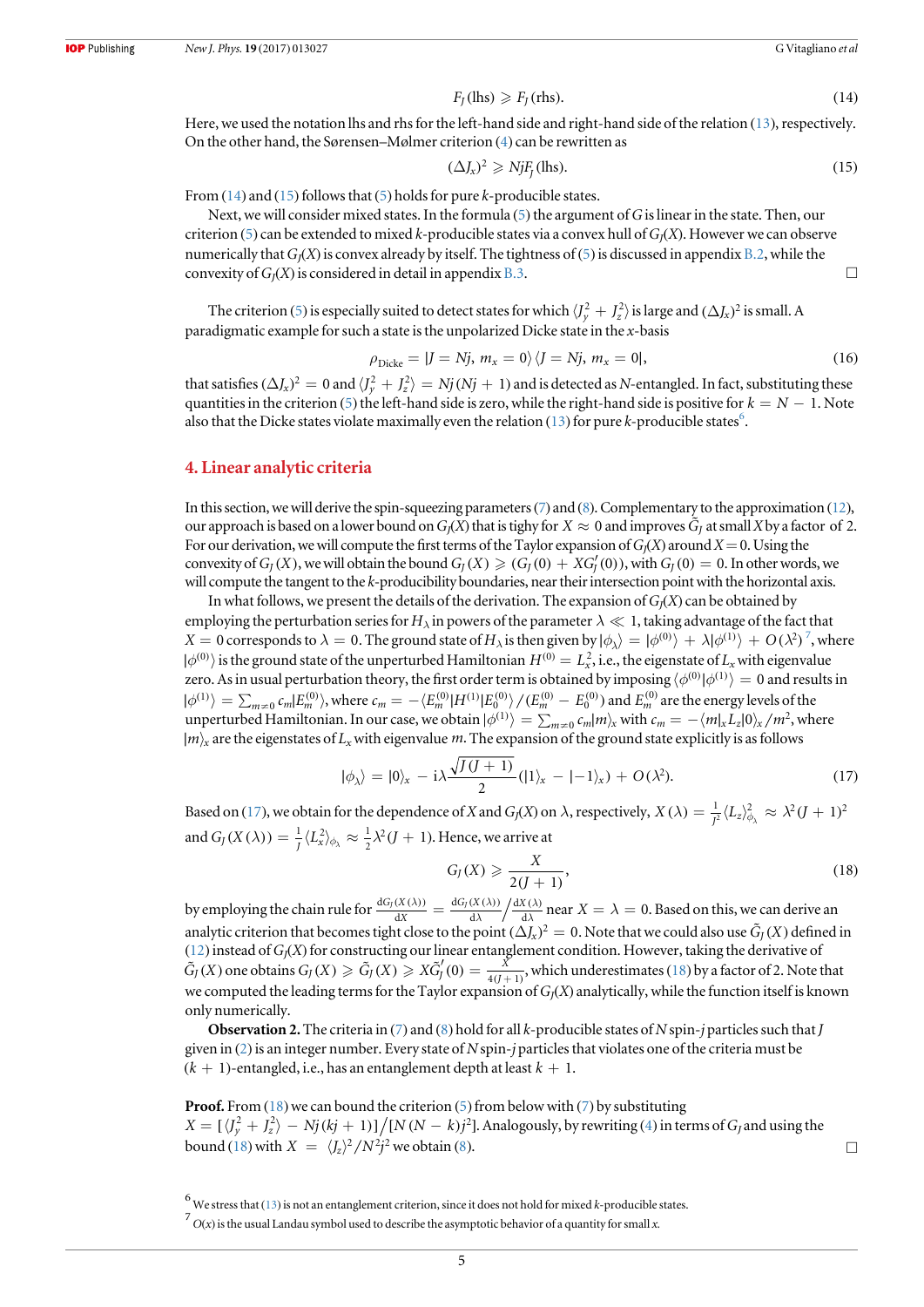In figure [2,](#page-4-2) we plot the criterion ([7](#page-2-7)) as the tangent to the boundary of 20-producibility for  $N = 200$  particles with spin  $j = \frac{1}{2}$  in the  $(\langle J_y^2 + J_z^2 \rangle, (\Delta J_x)^2)$ -plane.

## <span id="page-6-0"></span>5. Comparison with similar criteria

Next, we compare our criteria with other similar entanglement conditions. First let us consider the Sørensen– Mølmer criterion ([4](#page-2-0)).

<span id="page-6-2"></span>Observation 3. Whenever the condition

$$
\frac{(\Delta J_y)^2 + (\Delta J_z)^2}{Nj} > kj \left( 1 - \frac{\langle J_y \rangle^2 + \langle J_z \rangle^2}{N^2 j^2} \right) + 1 \tag{19}
$$

holds then our criterion ([5](#page-2-4)) is strictly stronger than the Sørensen–Mølmer criterion ([4](#page-2-0)).

**Proof.** (a) Since  $F_I(X)$  is a monotonously increasing function of *X*, the inequality  $F_I(X) \geq F_I(Y)$  holds if and only if  $X \geq Y$ . Hence, for comparing ([4](#page-2-0)) and ([5](#page-2-4)) it suffices to compare the arguments of the function F in the two conditions. It is then straightforward to prove that  $(5)$  $(5)$  $(5)$  implies ([4](#page-2-0)) whenever ([19](#page-6-2)) holds. Then, let us now present a family of states that are detected by ([5](#page-2-4)), but not detected by ([4](#page-2-0)). We consider states of the form

$$
\rho_{\text{Dicke},p} = (1-p)\rho_{\text{Dicke}} + p\frac{1}{(2j+1)^N},\tag{20}
$$

where the unpolarized Dicke state is given in ([16](#page-5-6)). From the linear criterion ([7](#page-2-7)) we obtain that if  $p < \frac{3(N-k)j}{2j(j+1)(kj+1)(N-k)-2(j+1)+3(Nj+1)}$  then the state  $\rho_{\text{Dicke},p}$  is detected by (5). On the other 3  $\frac{3(N-k)j}{2j(j+1)(kj+1)(N-k)-2(j+1)+3(Nj+1)}$  then the state  $\rho_{\text{Dicke},p}$  is detected by ([5](#page-2-4)). On the other hand,  $\rho_{\text{Dicke},p}$  is not detected by the Sørensen–Mølmer criterion ([4](#page-2-0)), since  $\langle J_l \rangle = 0$  for  $l = x, y, z$  for this state for all p.

From observation 3, we can immediately see that our criterion ([5](#page-2-4)) is much stronger than the original spin-squeezing criterion ([4](#page-2-0)) for states close to Dicke states ([16](#page-5-6)) since for such states  $(\Delta J_v)^2 + (\Delta J_z)^2 \gg Nk^2$ . Here, we assumed that k is much smaller than *N*, which is consistent with experiments, where criterion ([4](#page-2-0)) always detects an entanglement depth much smaller than N due to noise [[7,](#page-11-4) [9](#page-11-27)].

<span id="page-6-3"></span>Let us now study numerically how our criterion works for a relevant class of states. We consider spinsqueezed states of spin- $\frac{1}{2}$  particles obtained from ground states of the Hamiltonian

$$
H_{\mu} = J_x^2 - \mu J_z, \tag{21}
$$

for simplicity assuming an even particle number. The Dicke state ([16](#page-5-6)) corresponds to  $\mu = 0$ , while the usual spin-squeezed states with a large spin polarization correspond to a large  $\mu$ . For such states without noise, our criterion  $(5)$  $(5)$  $(5)$  is not stronger than  $(4)$  $(4)$  $(4)$ .

Simple calculations show that if some small noise is present in the system then ([5](#page-2-4)) detect an entanglement depth higher than the original criterion ([4](#page-2-0)). First we consider spin-squeezed states for  $N = 1000$  spin- $\frac{1}{2}$ particles, such that 10 particles are decohered into the fully mixed state. Such a noise is typical in cold atom experiments[[43](#page-11-28)]. The results can be seen in figure [3.](#page-7-1) Our criterion ([5](#page-2-4)) and the Sørensen–Mølmer criterion ([4](#page-2-0)) detect the same entanglement depth for almost completely polarized spin-squeezed states. On the other hand, as the squeezing increases, our criterion detects a monotonically increasing entanglement depth, while the other criterion detects smaller and smaller multipartite entanglement. While we considered a noise affecting a few particles, still the detected entanglement depth is much smaller than *N*. Other types of noise, such as particle loss, small added while noise, or noise effects modeled considering the thermal states of ([21](#page-6-3)) lead to a similar situation.

<span id="page-6-1"></span>Next, we compare our criteria with another important condition that is designed to detect the depth of entanglement near unpolarized Dicke states([16](#page-5-6)). It is a linear criterion derived by Duan in [[39](#page-11-23)], stating that

$$
N(k+2)(\Delta J_x)^2 \geq \langle J_y^2 + J_z^2 \rangle - \frac{N}{4}(k+2)
$$
\n(22)

<span id="page-6-4"></span>holds for all *k*-producible states of N spin- $\frac{1}{2}$  particles. Any state that violates ([22](#page-6-1)) is detected as  $(k + 1)$ -entangled. In this case, we can compare it with the linear criterion  $(7)$  $(7)$  $(7)$ , specialized to qubit-systems, i.e., for  $j = \frac{1}{2}$ 

$$
\frac{(N-k)}{2}(k+2)(\Delta J_x)^2 \geq \langle J_y^2 + J_z^2 \rangle - \frac{N}{4}(k+2). \tag{23}
$$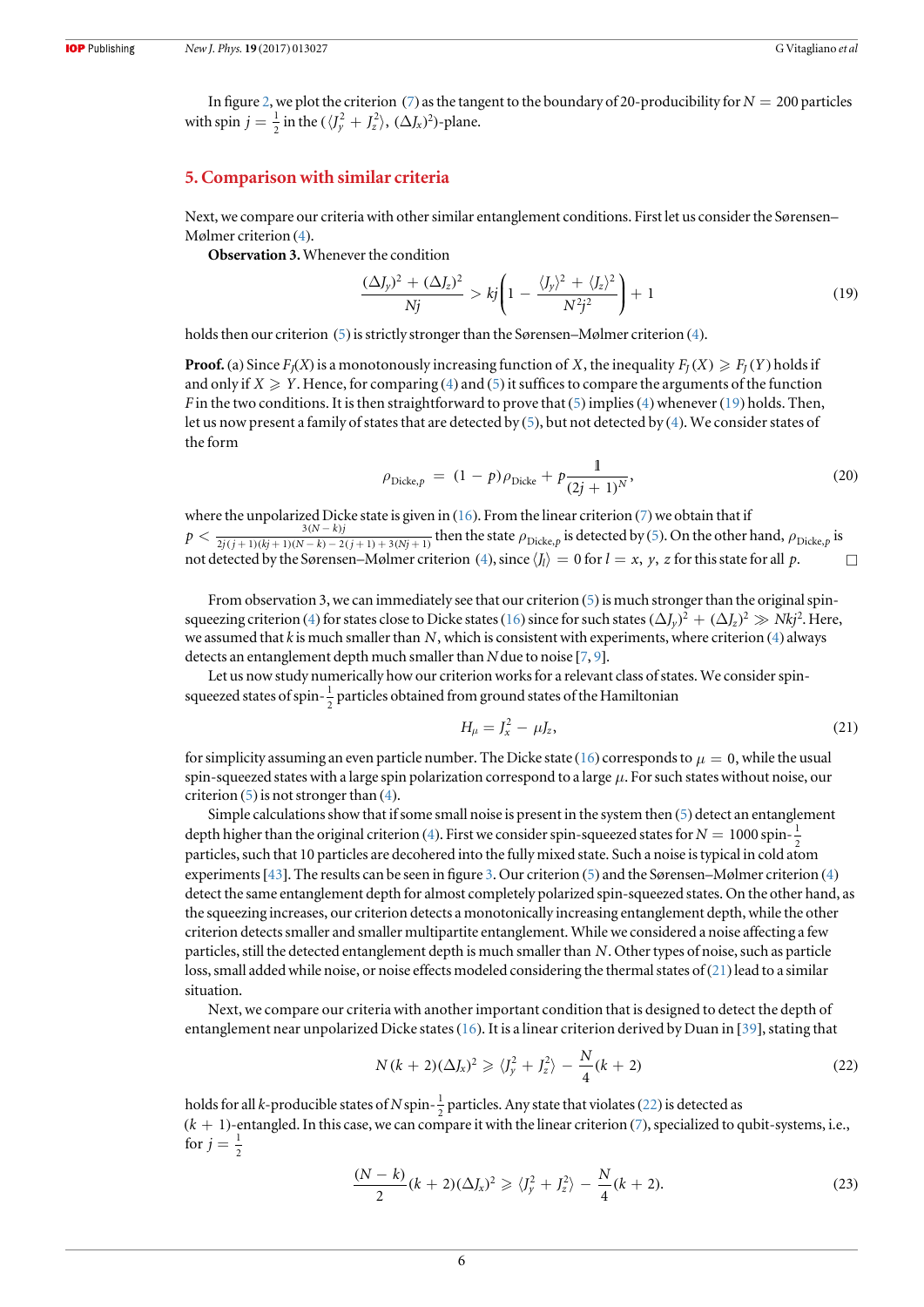<span id="page-7-1"></span>



It is easy to see that a violation of ([22](#page-6-1)) implies a violation of ([23](#page-6-4)). Thus, our condition detects more states, which can be seen in figure [2](#page-4-2).

Finally, we note that ([5](#page-2-4)) with  $j = 1/2$  is similar to the criterion for spin-1/2 particles used in the experiment described in [[8](#page-11-18)]. A key difference is that in ([5](#page-2-4)), in the denominator of the fraction, the term  $N(N-k)$ <sup>2</sup> =  $N(N-k)/4$  appears, while in the formula of [[8](#page-11-18)] there is the term  $N^2/4$ . The difference between the two criteria is the largest when we examine highly entangled Dicke states or spin-squeezed states, and in the argument of  $F_I(X)$  we have a value close to  $X = 1$ . In the vicinity of this point, the derivative of  $F_I(X)$  is very large, hence some improvement in the argument of  $F_I(X)$  makes the bound on the right-hand side of ([5](#page-2-4)) significantly higher. As a consequence, the criterion ([5](#page-2-4)) can be used to detect the noisy Dicke states of many particles even in  $k \sim N$  case, while the criterion of [[8](#page-11-18)] can be used only when  $k \ll N$ , and it does not detect the Dicke state as N-entangled.

## <span id="page-7-0"></span>6. Extension to fluctuating number of particles

<span id="page-7-3"></span>For macroscopic ensembles of particles, e.g., for  $N \sim 10^6$ , the total particle number is not under perfect control. In this section, we will generalize our entanglement criteria to such a situation. The quantum state of a large particle ensemble with a fluctuating particle number is given as

$$
\rho = \sum_{N} Q_N \rho_N,\tag{24}
$$

where  $\rho<sub>N</sub>$  are the density matrices corresponding to a subspace with a particle number N and  $Q<sub>N</sub>$  are probabilities. We also have to consider collective spin operators defined as  $J_l = \sum_N J_{l,N}$  for  $l = x, y, z$ , where *J*<sub>l,N</sub>, act on the subspace with N particles. In principle, one could evaluate an entanglement condition, e.g., ([4](#page-2-0)) for one of the fixed-N subspaces. If  $\rho_N$  has an entanglement depth k for some N, then the state  $\rho$  has also at least an entanglement depth *k*. However, in practice, we would not have sufficient statistics to evaluate our entanglement criteria for some fixed *N*. This issue has been studied by Hylluset al [[19](#page-11-9)], who generalized the definition of entanglement depth to the case of a fluctuating number of particles. They also showed how spin-squeezing criteria can be used in this case such that all the collected statistics is used, not only data for a given particle number *N*. For instance, ([4](#page-2-0)) can be transformed to [[19](#page-11-9)]

$$
(\Delta J_x)^2 \geq \langle N \rangle j F_J \left( \frac{\langle J_z \rangle}{\langle N \rangle j} \right).
$$
 (25)

<span id="page-7-2"></span>Here, ([25](#page-7-2)) could be obtained from ([4](#page-2-0)) simply with the substitution  $N \rightarrow \langle N \rangle$ .

Using methods similar to the ones in  $[19]$  $[19]$  $[19]$ , we will now obtain the criterion  $(4)$  $(4)$  $(4)$  for fluctuating particle numbers.

**Observation 4.** All  $k$ -producible states with a fluctuating particle number must satisfy the following inequality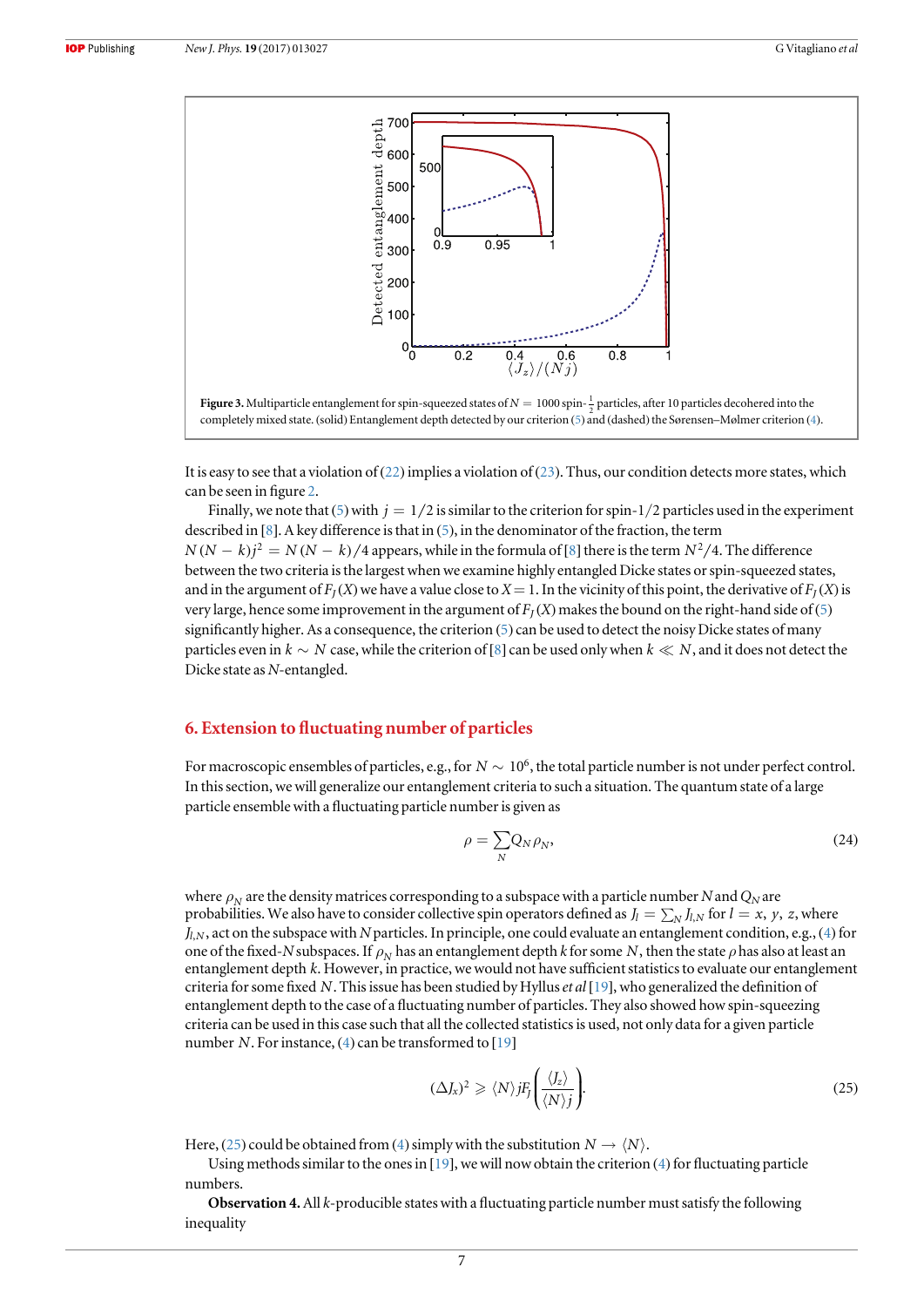$$
(\Delta J_x)^2 \geqslant \langle N \rangle j G_j \bigg( \frac{\langle W \rangle}{\langle N \rangle j} \bigg),\tag{26}
$$

<span id="page-8-1"></span>where we define the operator

$$
W = \sum_{N} (Nj - kj)^{-1} [J_{y,N}^{2} + J_{z,N}^{2} - Nj(kj + 1)1_{N}],
$$
\n(27)

#### $\langle W \rangle \geq 0$  is required, and *J* is the total spin of a k-particle group given in ([2](#page-2-3)).

Proof. We have to start from a state of the form ([24](#page-7-3)). Due to the concavity of the variance, the variance of the mixed state can be bounded from below with the variances of  $\rho_N$  as  $(\Delta J_k)^2 \geq \sum_N Q_N (\Delta J_{k,N})^2$ . Moreover, since  $G_J(X)$  is convex in  $X$ , it has to satisfy Jensen's inequality. Thus,

$$
\frac{1}{\sum_{N} Q_{N} N} \sum_{N} Q_{N} N G_{J}(X_{N}) \geq G_{J} \left( \frac{\sum_{N} Q_{N} N X_{N}}{\sum_{N} Q_{N} N} \right)
$$
(28)

with  $X_N = \frac{\langle W \rangle_\rho}{N}$  $\frac{N}{N}$  and  $\langle N \rangle = \sum_N Q_N N$  must hold. Based on these, the statement of the observation follows.  $\Box$ 

Note that the operator W defined in ([27](#page-8-1)) is simply a sum of  $J_{y,N}^2 + J_{z,N}^2$  over all fixed-N subspaces, normalized with  $(Nj - kj)$ . Thus, to apply our condition in experiments with fluctuating number of particles, one needs to measure the spin operators and the particle number jointly at each shot, and then average over an ensemble.

Finally, let us consider how to apply the ideas above for the spin-squeezing parameters defined in this paper. The parameter ([8](#page-2-5)) can be extended to fluctuating particle numbers simply by replacing N with  $\langle N \rangle$ . Similarly, for the parameter ([7](#page-2-7)), we have to replace  $\frac{\langle J_y^2 + J_z^2 \rangle - Nj(kj+1)}{(N-k)j}$  $\langle J_v^2 + J_z^2 \rangle - Nj(kj +$ -  $|J_v^2 + J_z^2\rangle - Nj$  (kj  $(N-k)$ *j*  $\frac{\partial^2 y}{\partial y^2} + J_z^2 \rangle - Nj(kj+1) \over (N-k)i$ 

## 7. Conclusions

We derived a set of criteria to determine the depth of entanglement of spin-squeezed states and unpolarized Dicke states, extending and completing the results of [[8](#page-11-18), [18](#page-11-8)]. These generalized spin-squeezing conditions are valid even for an ensemble of spin-*j* particles with  $j > \frac{1}{2}$ , which is very useful, since most experiments are carried out with particles with a higher spin, e.g., with spin-1  ${}^{87} \rm \widetilde{R}b$  atoms.

Since theory is mostly available for the spin- $\frac{1}{2}$  case, pseudo spin- $\frac{1}{2}$  particles are created artificially such that only two of the levels are populated. While the spin-squeezing approach to entanglement detection is already widely used in such systems [[7](#page-11-4), [8](#page-11-18), [20](#page-11-10)–[26](#page-11-11), [33,](#page-11-29) [38](#page-11-22)], our criteria make it possible to study spin-squeezing in fundamentally new experiments. A clear advantage of using the physical spin is that it is typically much easier to manipulate than the pseudo spin- $\frac{1}{2}$  particles [[33](#page-11-29)]. In future, it would be interesting to clarify the relation between generalized spin squeezing and metrological usefulness[[44](#page-11-30)–[49](#page-11-31)], and also compare our results with the complete set of spin-squeezing criteria of[[50](#page-11-32)], which contain one additional collective observable, related to single-spin average squeezing.

### Acknowledgments

We thank G Colangelo, L M Duan, O Gühne, P Hyllus, M W Mitchell, and J Peise for discussions. This work was supported by the EU (ERC Starting Grant 258647/GEDENTQOPT, CHIST-ERA QUASAR, COST Action CA15220) the Spanish MINECO (Project No. FIS2012-36673-C03-03 and No. FIS2015-67161-P), the Basque Government (Project No. IT4720-10), the National Research Fund of Hungary OTKA (Contract No. K83858), the DFG(Forschungsstipendium KL 2726/2-1), and the FQXi (Grant No. FQXi-RFP-1608). We also acknowledge support from the Centre QUEST, the DFG through RTG 1729 and CRC 1227 (DQ-mat), project A02, and the EMRP.

## <span id="page-8-0"></span>Appendix A. Computing  $F_I(X)$  and  $G_I(X)$  for half-integer spin

For half-integer spins, we have to calculate  $F_I(X)$  numerically as follows. We consider the Hamiltonian [[18](#page-11-8)]

$$
H_{\lambda,\lambda_2} = L_x^2 - \lambda L_z - \lambda_2 L_x,\tag{A.1}
$$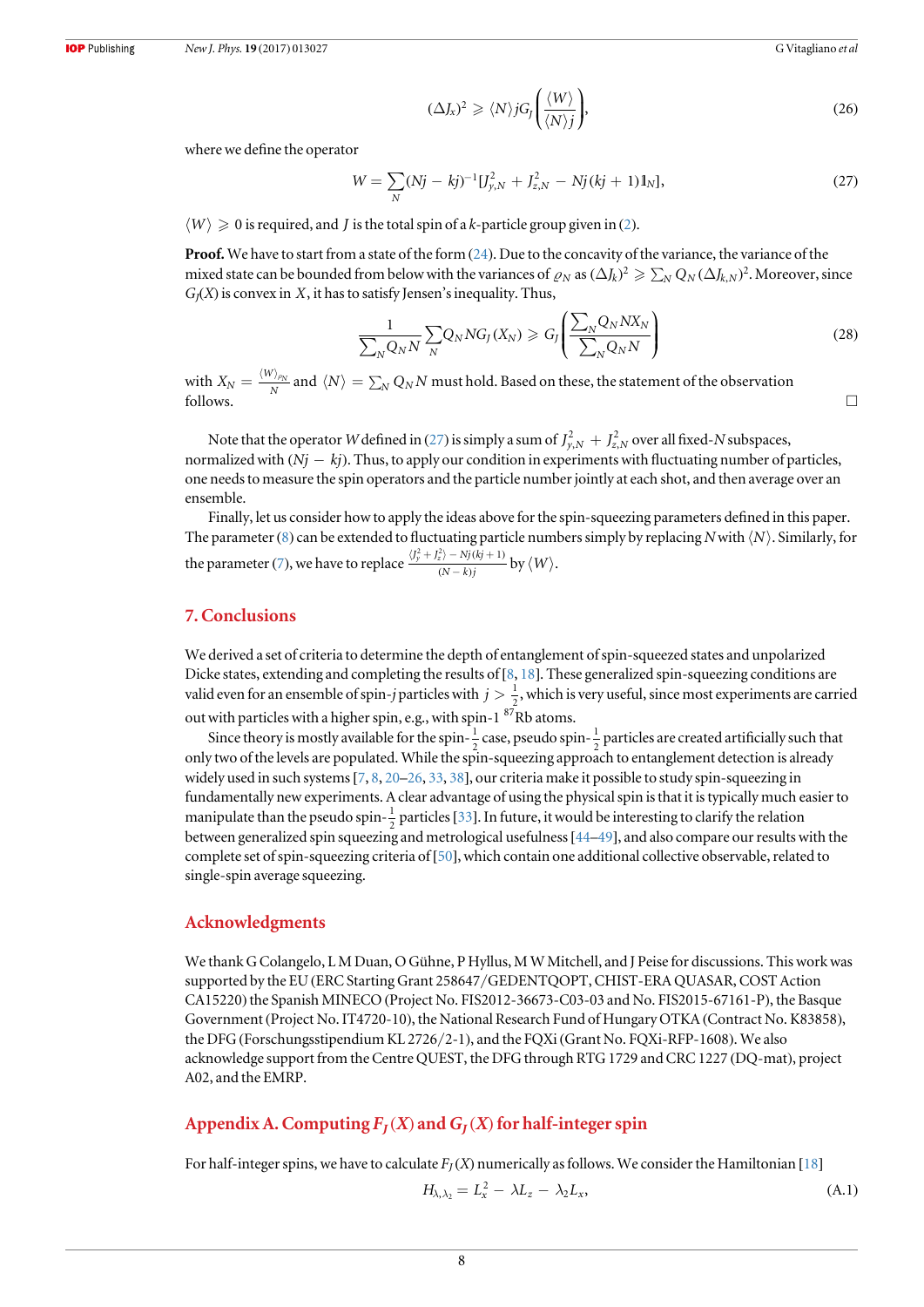and denote its ground state by  $\phi_{\lambda,\lambda}$ . Then,  $F_J(X)$  can be obtained as

$$
F_J(X) = \min_{\lambda, \lambda_2: \frac{1}{J} \langle L_z \rangle = X} (\Delta J_x)_{\psi_{\lambda, \lambda_2}}^2,
$$
\n(A.2)

which is a two-parameter optimization with the constraint  $\frac{1}{I} \langle L_z \rangle = X$ .

## Appendix B. Details of the proof of observation 1

## <span id="page-9-0"></span>B.1. Proof of ([13](#page-4-3))

<span id="page-9-2"></span>To prove ([13](#page-4-3)), let us consider the expression  $(\Delta J_v)^2 + (\Delta J_z)^2$  on pure k-producible states ([9](#page-3-3)). Due to the additivity of the variance for tensor products

$$
(\Delta J_y)^2 + (\Delta J_z)^2 = \sum_l [(\Delta j_y^{(l)})^2 + (\Delta j_z^{(l)})^2] \n\leq \sum_l [k_l j (k_l j + 1) - \langle (j_x^{(l)})^2 \rangle - \langle j_y^{(l)} \rangle^2 - \langle j_z^{(l)} \rangle^2]
$$
\n(B.1)

holds, where the superscript (*l*) indicates the *l*th group, that is composed of  $k_l$  particles. The inequality ([B.1](#page-9-2)) is saturated by all quantum states for which  $\langle (j_x^{(l)})^2+(j_y^{(l)})^2+(j_z^{(l)})^2\rangle$  is maximal, i.e., equal to  $k_lj(k_lj+1)$ , for all l.

<span id="page-9-5"></span>For simplifying our expression, we neglect the non-negative quantity

$$
\mathcal{X} := \sum_{l} \langle (j_x^{(l)})^2 \rangle, \tag{B.2}
$$

<span id="page-9-3"></span>and after some rearrangement of the terms in  $(B.1)$  $(B.1)$  $(B.1)$  we arrive at

$$
\langle J_y^2 + J_z^2 \rangle \le \langle J_y \rangle^2 + \langle J_z \rangle^2
$$
  
+ 
$$
\sum_l k_l j \left[ (k_l j + 1) - k_l j \frac{(\langle j_y^{(l)} \rangle^2 + \langle j_z^{(l)} \rangle^2)}{k_l^2 j^2} \right].
$$
 (B.3)

<span id="page-9-4"></span>From ([B.3](#page-9-3)), we can obtain a simpler bound as

$$
\langle J_y^2 + J_z^2 \rangle \le \langle J_y \rangle^2 + \langle J_z \rangle^2 + Nj
$$
  
+ 
$$
\sum_l k_l j \left[ k j \left( 1 - \frac{\langle j_y^{(l)} \rangle^2 + \langle j_z^{(l)} \rangle^2}{k_l^2 j^2} \right) \right],
$$
 (B.4)

due to the fact that  $k_l \leq k$ ,  $\sum_l k_l = N$ , and that the expression inside the round brackets in ([B.4](#page-9-4)) is positive. Furthermore, using Jensen's inequality in the form

$$
-\sum_{l}k_{l}f_{l}^{2} \leqslant -\frac{1}{N}\left(\sum_{l}k_{l}f_{l}\right)^{2}, \sum_{l}k_{l} = N,
$$
\n(B.5)

with  $f_l = \frac{\langle j_m^{(l)} \rangle}{k_l}$ *j k m l*  $\frac{d}{dx}$  for  $m = x, y, z$  we obtain

$$
\langle J_y^2 + J_z^2 \rangle - Nj(kj+1) \leqslant \left(1 - \frac{k}{N}\right) (\langle J_y \rangle^2 + \langle J_z \rangle^2).
$$
 (B.6)

Hence, we proved ([13](#page-4-3)).

#### <span id="page-9-1"></span>B.2. Tightness of  $(13)$  $(13)$  $(13)$  and  $(5)$  $(5)$  $(5)$

We will now examine, how the relation ([13](#page-4-3)) would look for pure k-producible states ([9](#page-3-3)) without neglecting  $\mathcal X$ defined in ([B.2](#page-9-5)). Simply,  $\langle J_y^2 + J_z^2 \rangle$  would be substituted by  $\bar{J}_y^2 + \bar{J}_z^2 \rangle + X$ . With a derivation similar to the one in appendix  $B.1$ , it can be shown that such a condition would be saturated by all quantum states of the form  $|\psi\rangle ⊗ |\psi\rangle ⊗ ... ⊗ |\psi\rangle$ , if  $|\psi\rangle$  are *k*-qubit states and  $\langle j_x^2 + j_y^2 + j_z^2 \rangle_{\psi}$  is maximal, i.e., it is *kj* (*kj* + 1). (Here we assumed that X is defined such that all particle groups contain k particles, i.e,  $k_l = k$  for all *l*.)

Let us now see how large  $\mathcal X$  is for relevant states. For the state fully polarized in the z-direction, we have

$$
\mathcal{X} = \sum_{l} (\Delta j_x^{(l)})^2 = Nj^2/2,
$$
\n(B.7)

<span id="page-9-6"></span>where we used the fact that  $\langle j^{(l)} \rangle = 0$  for such a state. Let us consider now the ground states of the Hamiltonian ([21](#page-6-3)) for a given parameter  $\mu$ . Such states include usual spin-squeezed states, as well as Dicke states ([16](#page-5-6)). For any  $\mu$ ,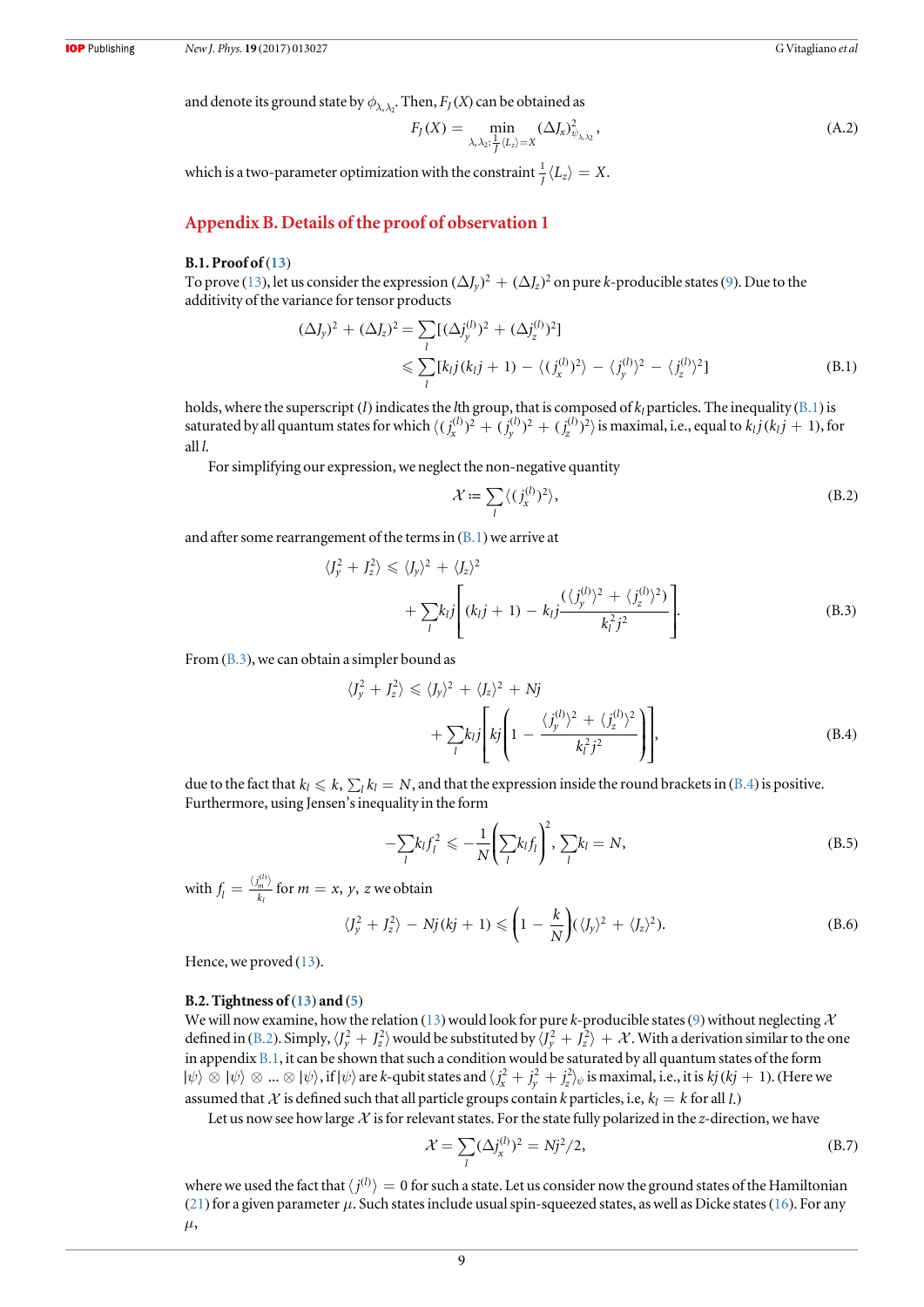<span id="page-10-3"></span>

$$
\mathcal{X} < Nj^2/2 \tag{B.8}
$$

holds, since for such states the variance of the x-components of the collective angular momentum is squeezed below that of the completely polarized state for any particle group. Note that the upper bound in ([B.8](#page-9-6)) does not grow with *k*.

Let us now consider the other relevant quantity,  $\langle J_y^2 + J_z^2 \rangle$ . For the state fully polarized in the x-direction, we have  $\langle J_y^2+J_z^2\rangle=Nj(Nj+1/2).$  For the Dicke state ([16](#page-5-6)),  $\langle J_y^2+J_z^2\rangle=Nj(Nj+1).$  For ground states of ([21](#page-6-3)) for  $\mu > 0, \, \langle J_y^2 + J_z^2 \rangle$  is in between these two values. This can be seen noticing that  $\langle J_x^2 + J_y^2 + J_z^2 \rangle = Nj(Nj + 1)$  for these states.

Based on the previous discusion, it is clear that  $X \ll \langle J_y^2 + J_z^2 \rangle$  holds for large *N*. Hence, in practical cases the relation ([13](#page-4-3)) is very close to being tight. Consequently, the criterion ([5](#page-2-4)) also provides a tight bound on  $(\Delta J_x)^2$ based on  $\langle J_y^2 + J_z^2 \rangle$  in the large N limit.

## <span id="page-10-2"></span>B.3. Properties of  $F_J$  and  $G_J$

The functions  $F_I(X)$  can be obtained from the optimal states  $\rho$  for the problem defined in ([3](#page-2-2)), i.e., the states that minimize  $(\Delta L_x)^2$  for a given  $\langle L_z \rangle$ . As discussed in section [2,](#page-3-0) for an integer spin J, such states are the ground states of ([10](#page-3-1)), where  $\lambda$  is a parameter. They have  $\langle L_x \rangle = 0$  [[18](#page-11-8)]. Thus,  $F_J(X)$  yields the minimal  $\langle J_x^2 \rangle$  for a given value of  $\langle J_z\rangle$ . Since the set of physical states is convex, the set of points in the  $(\langle J_z\rangle, \langle J_x^2\rangle)$ -space corresponding to physical states is also convex. Hence,  $F_I(X)$  is also a convex function and in particular its derivative  $\lambda(X)$  is monotonously increasing with X. Note that in  $[18]$  $[18]$  $[18]$  a different proof was presented for this fact. In principle, the derivative  $F'_{J}(X)$  can be computed by numerical derivation of  $F_{J}(X)$ . However, it is much simpler to obtain  $F'_J(X)$  for some range of X by plotting  $\left(\frac{1}{J}\langle L_z\rangle_{\phi_{\lambda}}, \ \lambda\right)$  for some range of  $\lambda$  [[18](#page-11-8)]. In other words, for  $X=\frac{1}{J}\langle L_z\rangle_{\phi_{\lambda}}$ the derivative is  $F'_{I}(X) = \lambda$ .

To show that also  $G_j(X)$  is convex we observe that  $G'_J(X) = \frac{1}{2\sqrt{X}}F'_J(\sqrt{X})$  is a monotonously increasing function of *X*. We evaluate numerically the derivative  $G'_f(X)$  by plotting  $\left(\frac{1}{f^2}\langle L_z\rangle^2_{\phi_\lambda},\, \frac{1}{2\langle L_z\rangle_{\phi_\lambda}}\lambda\right)$  $\frac{1}{J^2}\langle L_z\rangle_{\phi_{\lambda}}^2$  ,  $\frac{J}{2\langle L_z\rangle_{\phi_{\lambda}}} \lambda\bigg)$  for a wide range of

 $\lambda$ , see figure [B1](#page-10-3), and see explicitly its monotonicity.

More generally, one can check whether or not  $F_I(X^{\frac{1}{\alpha}})$  is convex for any exponent  $\alpha.$  It can then be observed numerically (not shown) that  $F_J(X^{\frac{1}{\alpha}})$  is not convex for any  $\alpha > 2.$ 

So far we discussed the case of integer spin. For half-integer spin, the ideas mentioned before cannot be used. Then, the derivative of  $G<sub>I</sub>$  can be obtained via the numerical derivation of  $F<sub>I</sub>(X)$ . Based on numerics, we can make the same statements about the convexity of  $G_J(X)$  and  $F_J(X^{\frac{1}{\alpha}})$  as for the case of an integer spin.

## References

- <span id="page-10-0"></span>[1] Schwemmer C, Tóth G, Niggebaum A, Moroder T, Gross D, Gühne O and Weinfurter H 2014 Phys. Rev. Lett. 113 [040503](https://doi.org/10.1103/PhysRevLett.113.040503)
- [2] Gao W B, Lu C Y, Yao X C, Xu P, Gühne O, Goebel A, Chen Y A, Peng C Z, Chen Z B and Pan J W 2010 Nat. Phys. 6 [331](https://doi.org/10.1038/nphys1603)–5
- [3] Leibfried D, Barrett M, Schaetz T, Britton J, Chiaverini J, Itano W, Jost J, Langer C and Wineland D 2004 Science 304 [1476](https://doi.org/10.1126/science.1097576)-8
- [4] Huang Y F, Liu B H, Peng L, Li Y H, Li L, Li C F and Guo G C 2011 Nat. Commun. 2 [546](https://doi.org/10.1038/ncomms1556)
- <span id="page-10-1"></span>[5] Appel J, Windpassinger P J, Oblak D, Hoff U B, Kjærgaard N and Polzik E S 2009 Proc. Natl Acad. Sci. 106 [10960](https://doi.org/10.1073/pnas.0901550106)–5